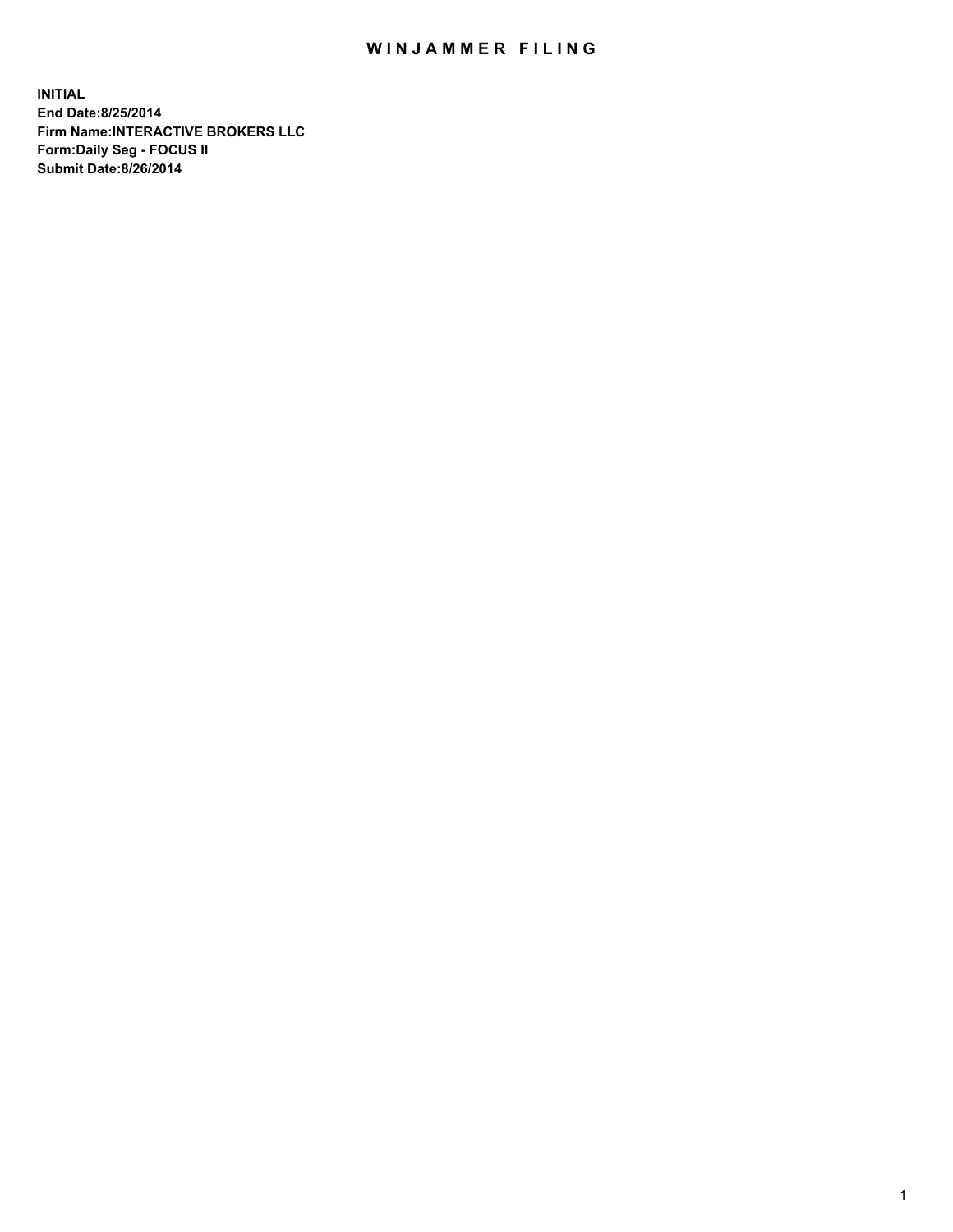## **INITIAL End Date:8/25/2014 Firm Name:INTERACTIVE BROKERS LLC Form:Daily Seg - FOCUS II Submit Date:8/26/2014 Daily Segregation - Cover Page**

| Name of Company<br><b>Contact Name</b><br><b>Contact Phone Number</b><br><b>Contact Email Address</b> | <b>INTERACTIVE BROKERS LLC</b><br><b>Michael Ellman</b><br>203-422-8926<br>mellman@interactivebrokers.co<br>$m$ |
|-------------------------------------------------------------------------------------------------------|-----------------------------------------------------------------------------------------------------------------|
| FCM's Customer Segregated Funds Residual Interest Target (choose one):                                |                                                                                                                 |
| a. Minimum dollar amount: ; or                                                                        | $\overline{\mathbf{0}}$                                                                                         |
| b. Minimum percentage of customer segregated funds required:% ; or                                    | 0                                                                                                               |
| c. Dollar amount range between: and; or                                                               | 155,000,000 245,000,000                                                                                         |
| d. Percentage range of customer segregated funds required between:% and%.                             | 0 <sub>0</sub>                                                                                                  |
| FCM's Customer Secured Amount Funds Residual Interest Target (choose one):                            |                                                                                                                 |
| a. Minimum dollar amount: ; or                                                                        | $\overline{\mathbf{0}}$                                                                                         |
| b. Minimum percentage of customer secured funds required:% ; or                                       | 0                                                                                                               |
| c. Dollar amount range between: and; or                                                               | 80,000,000 120,000,000                                                                                          |
| d. Percentage range of customer secured funds required between:% and%.                                | 0 <sub>0</sub>                                                                                                  |
|                                                                                                       |                                                                                                                 |
| FCM's Cleared Swaps Customer Collateral Residual Interest Target (choose one):                        |                                                                                                                 |
| a. Minimum dollar amount: ; or                                                                        | $\overline{\mathbf{0}}$                                                                                         |
| b. Minimum percentage of cleared swaps customer collateral required:% ; or                            | $\overline{\mathbf{0}}$                                                                                         |
| c. Dollar amount range between: and; or                                                               | 0 <sub>0</sub>                                                                                                  |
| d. Percentage range of cleared swaps customer collateral required between:% and%.                     | 0 <sub>0</sub>                                                                                                  |
| Current ANC:on                                                                                        | 2,294,716,622 25-AUG-2014                                                                                       |
| <b>Broker Dealer Minimum</b>                                                                          | 348,190,606                                                                                                     |
| Debit/Deficit - CustomersCurrent AmountGross Amount                                                   |                                                                                                                 |
| Domestic Debit/Deficit                                                                                | 3,198,655                                                                                                       |
| Foreign Debit/Deficit                                                                                 | 2,516,3520                                                                                                      |
| Debit/Deficit - Non CustomersCurrent AmountGross Amount                                               |                                                                                                                 |
| Domestic Debit/Deficit                                                                                | 0 <sub>0</sub>                                                                                                  |
| Foreign Debit/Deficit                                                                                 | 0 <sub>0</sub>                                                                                                  |
| Proprietary Profit/Loss                                                                               |                                                                                                                 |
| Domestic Profit/Loss                                                                                  | $\overline{\mathbf{0}}$                                                                                         |
| Foreign Profit/Loss                                                                                   | $\underline{\mathbf{0}}$                                                                                        |
| Proprietary Open Trade Equity                                                                         |                                                                                                                 |
| Domestic OTE                                                                                          | <u>0</u>                                                                                                        |
| Foreign OTE                                                                                           | <u>0</u>                                                                                                        |
| <b>SPAN</b>                                                                                           |                                                                                                                 |
| <b>Customer SPAN Calculation</b>                                                                      | 1,144,644,830                                                                                                   |
| Non-Customer SPAN Calcualation                                                                        | 14,293,095                                                                                                      |
| Proprietary Capital Charges                                                                           | <u>0</u>                                                                                                        |
| Minimum Dollar Amount Requirement                                                                     | 20,000,000 [7465]                                                                                               |
| Other NFA Dollar Amount Requirement                                                                   | 21,733,997 [7475]                                                                                               |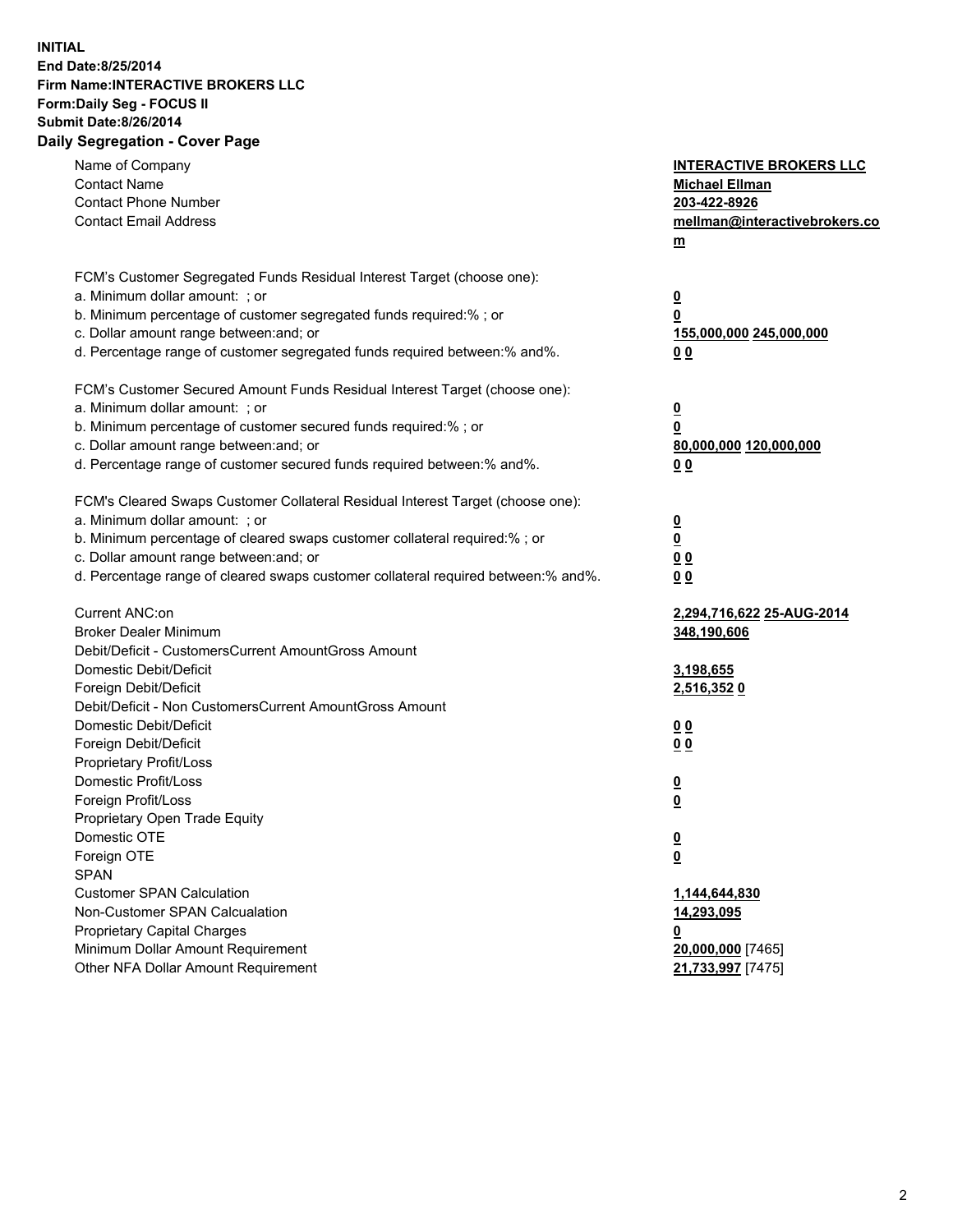## **INITIAL End Date:8/25/2014 Firm Name:INTERACTIVE BROKERS LLC Form:Daily Seg - FOCUS II Submit Date:8/26/2014 Daily Segregation - Secured Amounts**

|     | Daily Ocglegation - Occarea Anioants                                                                       |                                   |
|-----|------------------------------------------------------------------------------------------------------------|-----------------------------------|
|     | Foreign Futures and Foreign Options Secured Amounts                                                        |                                   |
|     | Amount required to be set aside pursuant to law, rule or regulation of a foreign                           | $0$ [7305]                        |
|     | government or a rule of a self-regulatory organization authorized thereunder                               |                                   |
| 1.  | Net ledger balance - Foreign Futures and Foreign Option Trading - All Customers                            |                                   |
|     | A. Cash                                                                                                    | 322, 264, 164 [7315]              |
|     | B. Securities (at market)                                                                                  | $0$ [7317]                        |
| 2.  | Net unrealized profit (loss) in open futures contracts traded on a foreign board of trade                  | -4,201,092 <sup>[7325]</sup>      |
| 3.  | Exchange traded options                                                                                    |                                   |
|     | a. Market value of open option contracts purchased on a foreign board of trade                             | 74,020 [7335]                     |
|     | b. Market value of open contracts granted (sold) on a foreign board of trade                               | -154,995 [7337]                   |
| 4.  | Net equity (deficit) (add lines 1.2. and 3.)                                                               | 317,982,097 [7345]                |
| 5.  | Account liquidating to a deficit and account with a debit balances - gross amount                          | 2,516,352 [7351]                  |
|     | Less: amount offset by customer owned securities                                                           | 0 [7352] 2,516,352 [7354]         |
| 6.  | Amount required to be set aside as the secured amount - Net Liquidating Equity                             | 320,498,449 [7355]                |
|     | Method (add lines 4 and 5)                                                                                 |                                   |
| 7.  | Greater of amount required to be set aside pursuant to foreign jurisdiction (above) or line                | 320,498,449 [7360]                |
|     | 6.                                                                                                         |                                   |
|     | FUNDS DEPOSITED IN SEPARATE REGULATION 30.7 ACCOUNTS                                                       |                                   |
| 1.  | Cash in banks                                                                                              |                                   |
|     | A. Banks located in the United States                                                                      | 341,810,383 [7500]                |
|     | B. Other banks qualified under Regulation 30.7                                                             | 0 [7520] 341,810,383 [7530]       |
| 2.  | Securities                                                                                                 |                                   |
|     | A. In safekeeping with banks located in the United States                                                  | $0$ [7540]                        |
|     | B. In safekeeping with other banks qualified under Regulation 30.7                                         | 0 [7560] 0 [7570]                 |
| 3.  | Equities with registered futures commission merchants                                                      |                                   |
|     | A. Cash                                                                                                    | $0$ [7580]                        |
|     | <b>B.</b> Securities                                                                                       | $0$ [7590]                        |
|     | C. Unrealized gain (loss) on open futures contracts                                                        | $0$ [7600]                        |
|     | D. Value of long option contracts                                                                          | $0$ [7610]                        |
|     | E. Value of short option contracts                                                                         | 0 [7615] 0 [7620]                 |
| 4.  | Amounts held by clearing organizations of foreign boards of trade                                          |                                   |
|     | A. Cash                                                                                                    | $0$ [7640]                        |
|     | <b>B.</b> Securities                                                                                       | $0$ [7650]                        |
|     | C. Amount due to (from) clearing organization - daily variation                                            | $0$ [7660]                        |
|     | D. Value of long option contracts                                                                          | $0$ [7670]                        |
|     | E. Value of short option contracts                                                                         | 0 [7675] 0 [7680]                 |
| 5.  | Amounts held by members of foreign boards of trade                                                         |                                   |
|     | A. Cash                                                                                                    | 87,467,386 [7700]                 |
|     | <b>B.</b> Securities                                                                                       | $0$ [7710]                        |
|     | C. Unrealized gain (loss) on open futures contracts                                                        | -5,291,759 [7720]                 |
|     | D. Value of long option contracts                                                                          | 74,020 [7730]                     |
|     | E. Value of short option contracts                                                                         | -154,995 [7735] 82,094,652 [7740] |
| 6.  | Amounts with other depositories designated by a foreign board of trade                                     | 0 [7760]                          |
| 7.  | Segregated funds on hand                                                                                   | $0$ [7765]                        |
| 8.  | Total funds in separate section 30.7 accounts                                                              | 423,905,035 [7770]                |
| 9.  | Excess (deficiency) Set Aside for Secured Amount (subtract line 7 Secured Statement<br>Page 1 from Line 8) | 103,406,586 [7380]                |
| 10. | Management Target Amount for Excess funds in separate section 30.7 accounts                                | 80,000,000 [7780]                 |
| 11. | Excess (deficiency) funds in separate 30.7 accounts over (under) Management Target                         | 23,406,586 [7785]                 |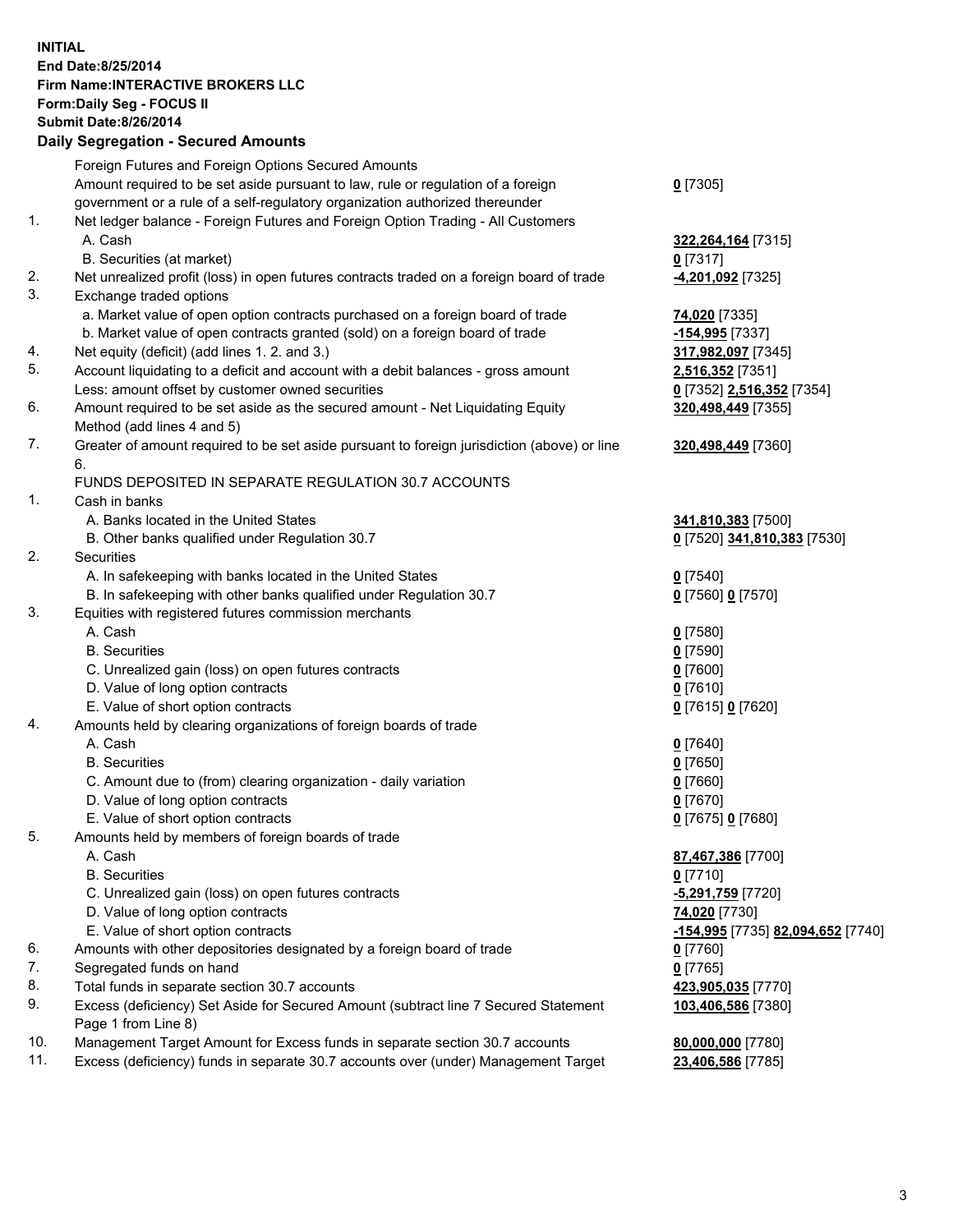**INITIAL End Date:8/25/2014 Firm Name:INTERACTIVE BROKERS LLC Form:Daily Seg - FOCUS II Submit Date:8/26/2014 Daily Segregation - Segregation Statement** SEGREGATION REQUIREMENTS(Section 4d(2) of the CEAct) 1. Net ledger balance A. Cash **2,421,047,364** [7010] B. Securities (at market) **0** [7020] 2. Net unrealized profit (loss) in open futures contracts traded on a contract market **-100,062,174** [7030] 3. Exchange traded options A. Add market value of open option contracts purchased on a contract market **101,069,749** [7032] B. Deduct market value of open option contracts granted (sold) on a contract market **-175,463,487** [7033] 4. Net equity (deficit) (add lines 1, 2 and 3) **2,246,591,452** [7040] 5. Accounts liquidating to a deficit and accounts with debit balances - gross amount **3,198,655** [7045] Less: amount offset by customer securities **0** [7047] **3,198,655** [7050] 6. Amount required to be segregated (add lines 4 and 5) **2,249,790,107** [7060] FUNDS IN SEGREGATED ACCOUNTS 7. Deposited in segregated funds bank accounts A. Cash **428,876,811** [7070] B. Securities representing investments of customers' funds (at market) **1,078,164,574** [7080] C. Securities held for particular customers or option customers in lieu of cash (at market) **0** [7090] 8. Margins on deposit with derivatives clearing organizations of contract markets A. Cash **10,304,216** [7100] B. Securities representing investments of customers' funds (at market) **87,512,826** [7110] C. Securities held for particular customers or option customers in lieu of cash (at market) **0** [7120] 9. Net settlement from (to) derivatives clearing organizations of contract markets **835,983** [7130] 10. Exchange traded options A. Value of open long option contracts **1,690,028** [7132] B. Value of open short option contracts **and the set of open short option contracts -2,964,014** [7133] 11. Net equities with other FCMs A. Net liquidating equity **-59,815,809** [7140] B. Securities representing investments of customers' funds (at market) **914,871,118** [7160] C. Securities held for particular customers or option customers in lieu of cash (at market) **0** [7170] 12. Segregated funds on hand **0** [7150] 13. Total amount in segregation (add lines 7 through 12) **2,459,475,733** [7180] 14. Excess (deficiency) funds in segregation (subtract line 6 from line 13) **209,685,626** [7190] 15. Management Target Amount for Excess funds in segregation **155,000,000** [7194]

16. Excess (deficiency) funds in segregation over (under) Management Target Amount Excess

**54,685,626** [7198]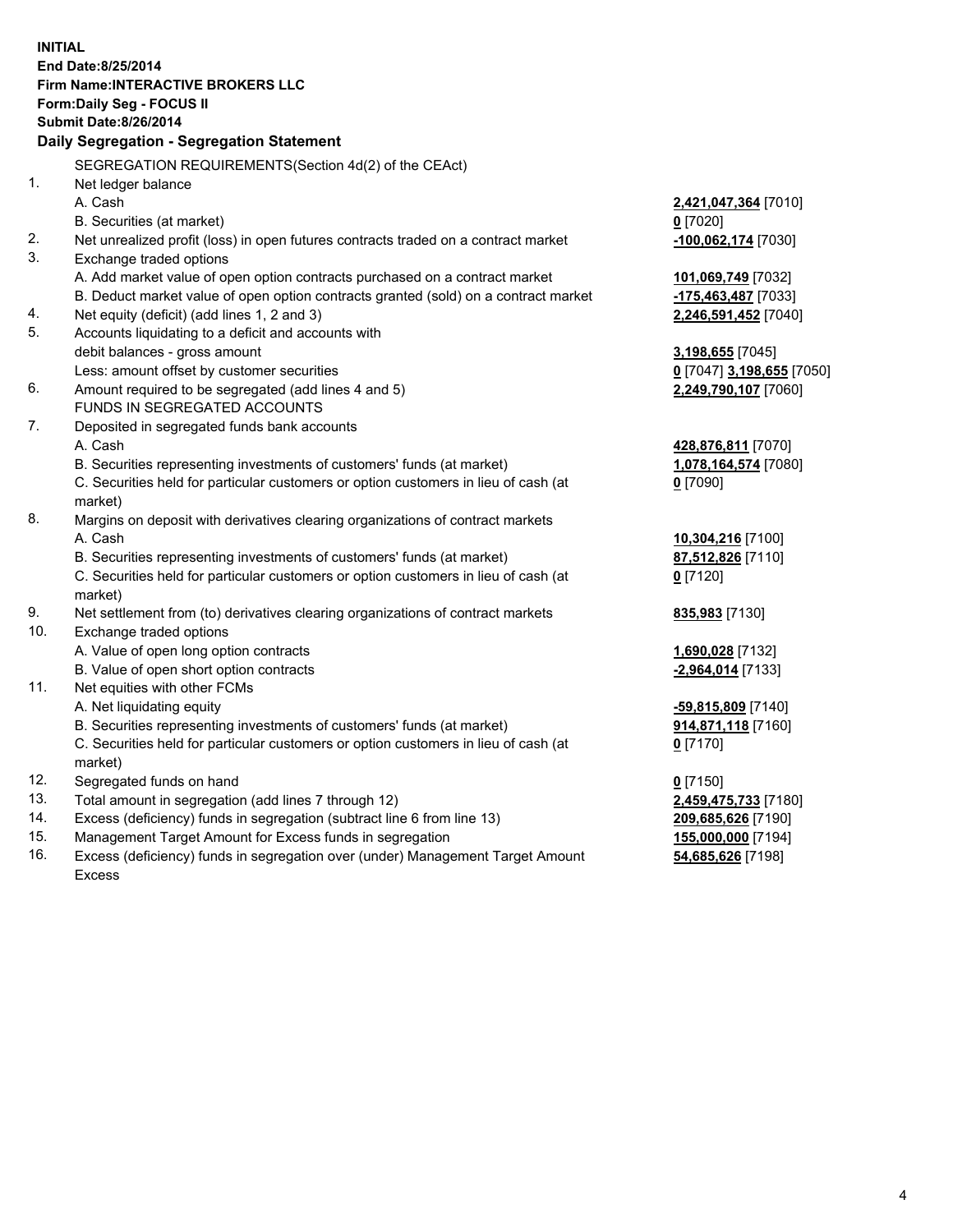## **INITIAL End Date:8/25/2014 Firm Name:INTERACTIVE BROKERS LLC Form:Daily Seg - FOCUS II Submit Date:8/26/2014 Daily Segregation - Supplemental**

| $\overline{\phantom{a}}$ | Total gross margin deficiencies - Segregated Funds Origin                              | 9,084 [9100] |  |
|--------------------------|----------------------------------------------------------------------------------------|--------------|--|
| $\blacksquare$           | Total gross margin deficiencies - Secured Funds Origin                                 | 2,996 [9101] |  |
| $\blacksquare$           | Total gross margin deficiencies - Cleared Swaps Customer Collateral Funds Origin       | $0$ [9102]   |  |
| $\blacksquare$           | Total gross margin deficiencies - Noncustomer and Proprietary Accounts Origin          | $0$ [9103]   |  |
| $\blacksquare$           | Total number of accounts contributing to total gross margin deficiencies - Segregated  | $3$ [9104]   |  |
|                          | Funds Origin                                                                           |              |  |
|                          | Total number of accounts contributing to total gross margin deficiencies - Secured     | $3$ [9105]   |  |
|                          | Funds Origin                                                                           |              |  |
|                          | Total number of accounts contributing to the total gross margin deficiencies - Cleared | $0$ [9106]   |  |
|                          | Swaps Customer Collateral Funds Origin                                                 |              |  |
|                          | Total number of accounts contributing to the total gross margin deficiencies -         | $0$ [9107]   |  |
|                          | Noncustomer and Proprietary Accounts Origin                                            |              |  |
|                          |                                                                                        |              |  |

- Upload a copy of the firm's daily margin report the FCM uses to issue margin calls which corresponds with the reporting date.